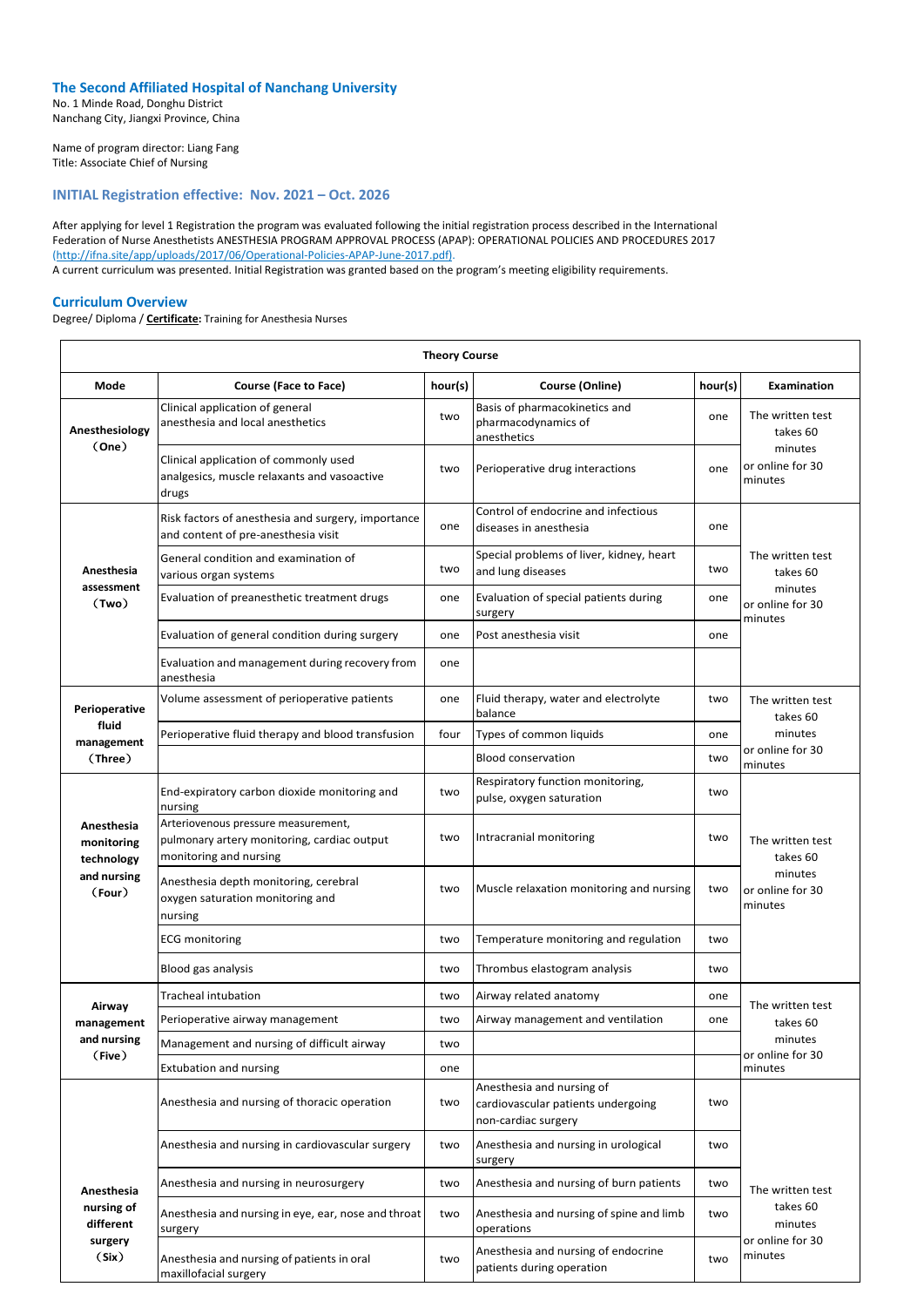|                                                               | Anesthesia and nursing in abdominal surgery                                                      | two        | Anesthesia and nursing of obese<br>patients                 | two   |                                                                     |
|---------------------------------------------------------------|--------------------------------------------------------------------------------------------------|------------|-------------------------------------------------------------|-------|---------------------------------------------------------------------|
|                                                               | Anesthesia and nursing of operation for the elderly                                              | two        | Anesthesia and nursing in gynecology<br>and obstetrics      | two   |                                                                     |
|                                                               | Anesthesia and nursing of common<br>organ transplantation                                        | four       | Anesthesia and nursing for out of<br>office and day surgery | two   |                                                                     |
| <b>Treatment and</b><br>nursing of<br>common<br>perioperative | Nursing for complications of general anesthesia<br>Nursing of complications of spinal anesthesia | Six<br>Two | Nursing of perioperative crisis                             | three | The written test<br>takes 60 minutes<br>or online for 30<br>minutes |
| anesthesia<br>complications<br>and accidents                  | Nursing of complications of nerve block anesthesia                                               | two        |                                                             |       |                                                                     |
| (Seven)                                                       |                                                                                                  |            |                                                             |       |                                                                     |